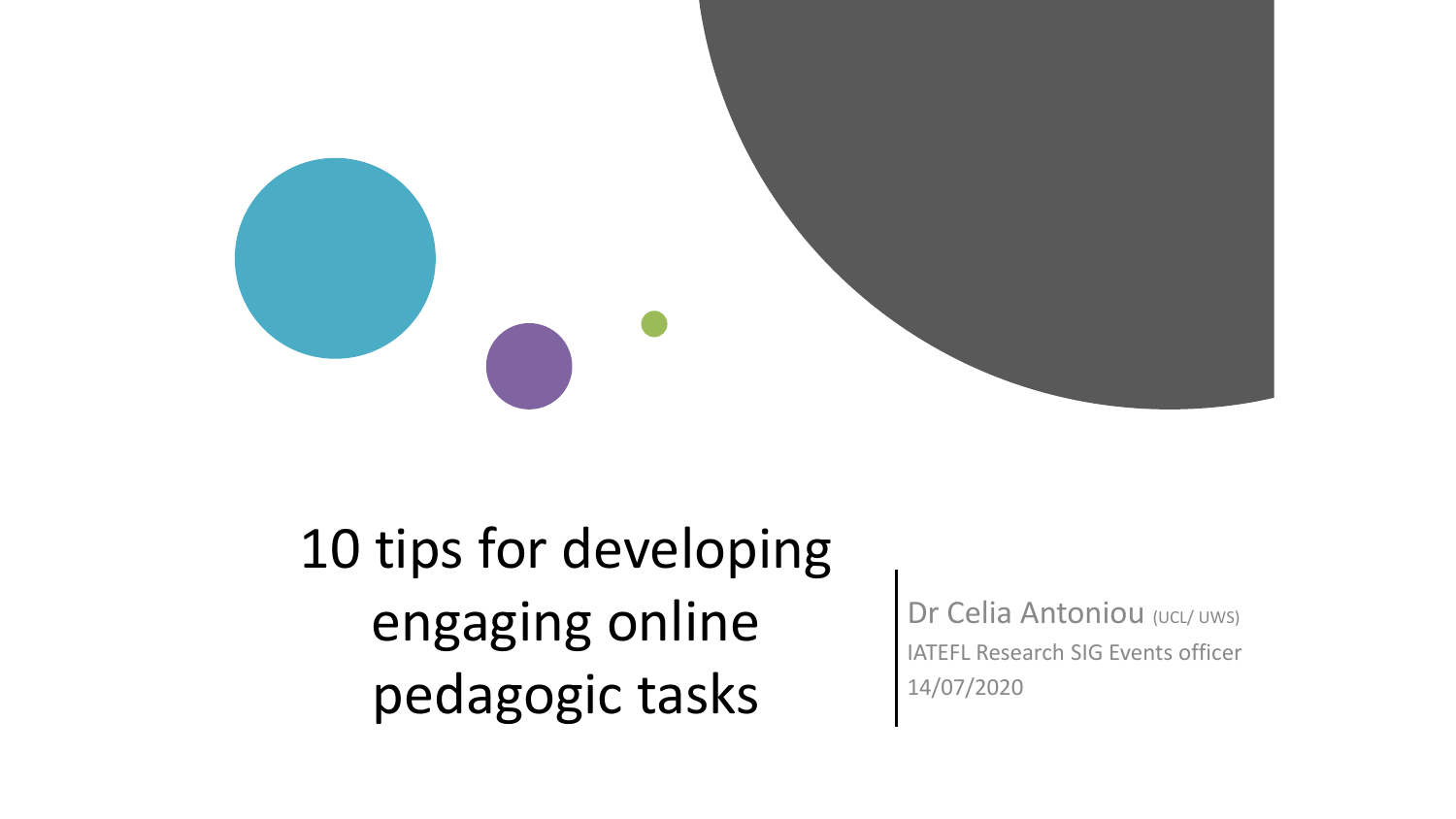

Hello! I'm Celia Antoniou and I'm here as an IATEFL Research SIG Events officer!

I'm also a :

- Lecturer in Applied Linguistics and TESOL, UWS
- Senior Teaching Fellow, UCL
- Teacher trainer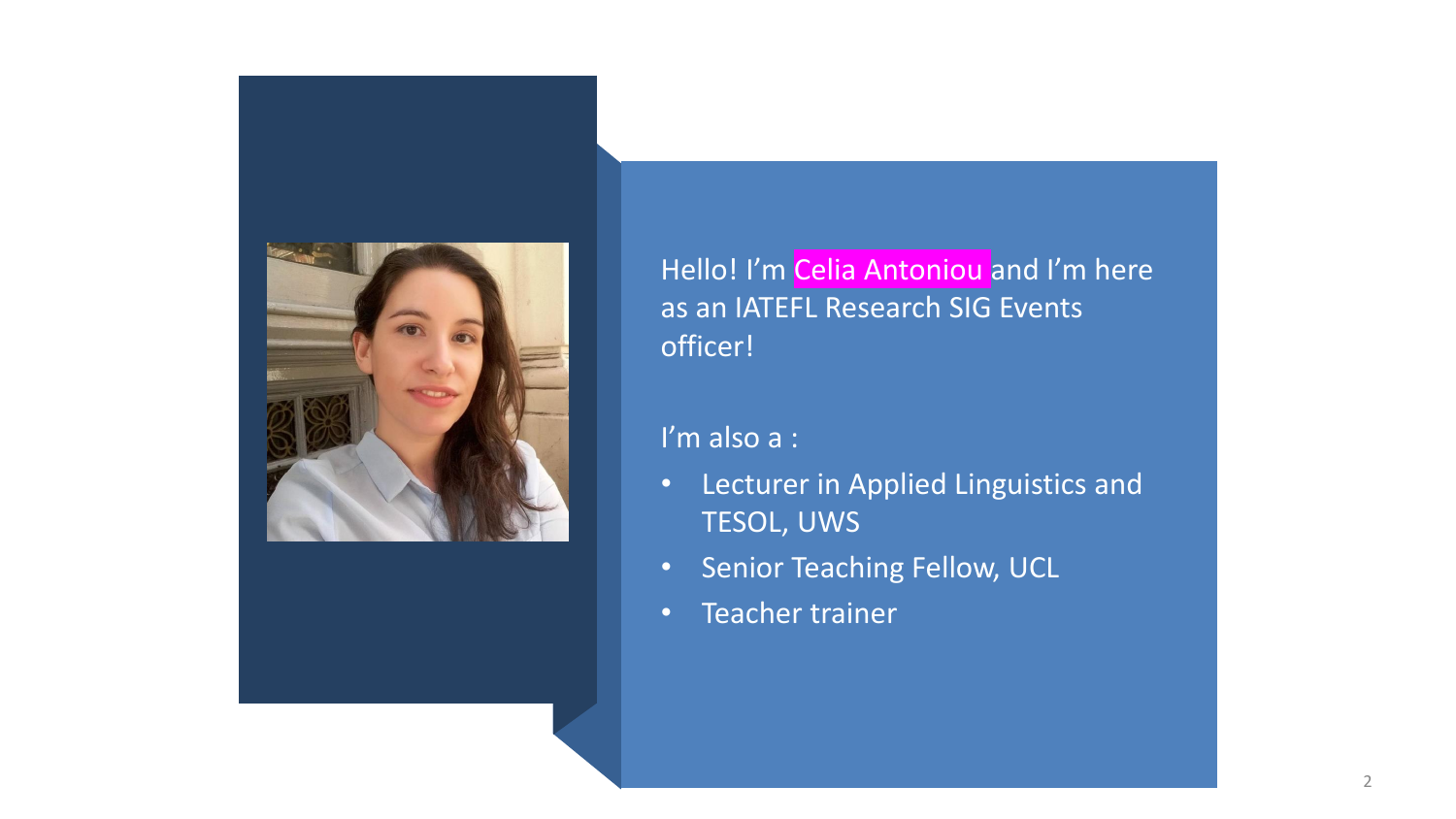

## This session will

Explore key online task development principles

Outline different online task types

Offer some practical tips and suggestions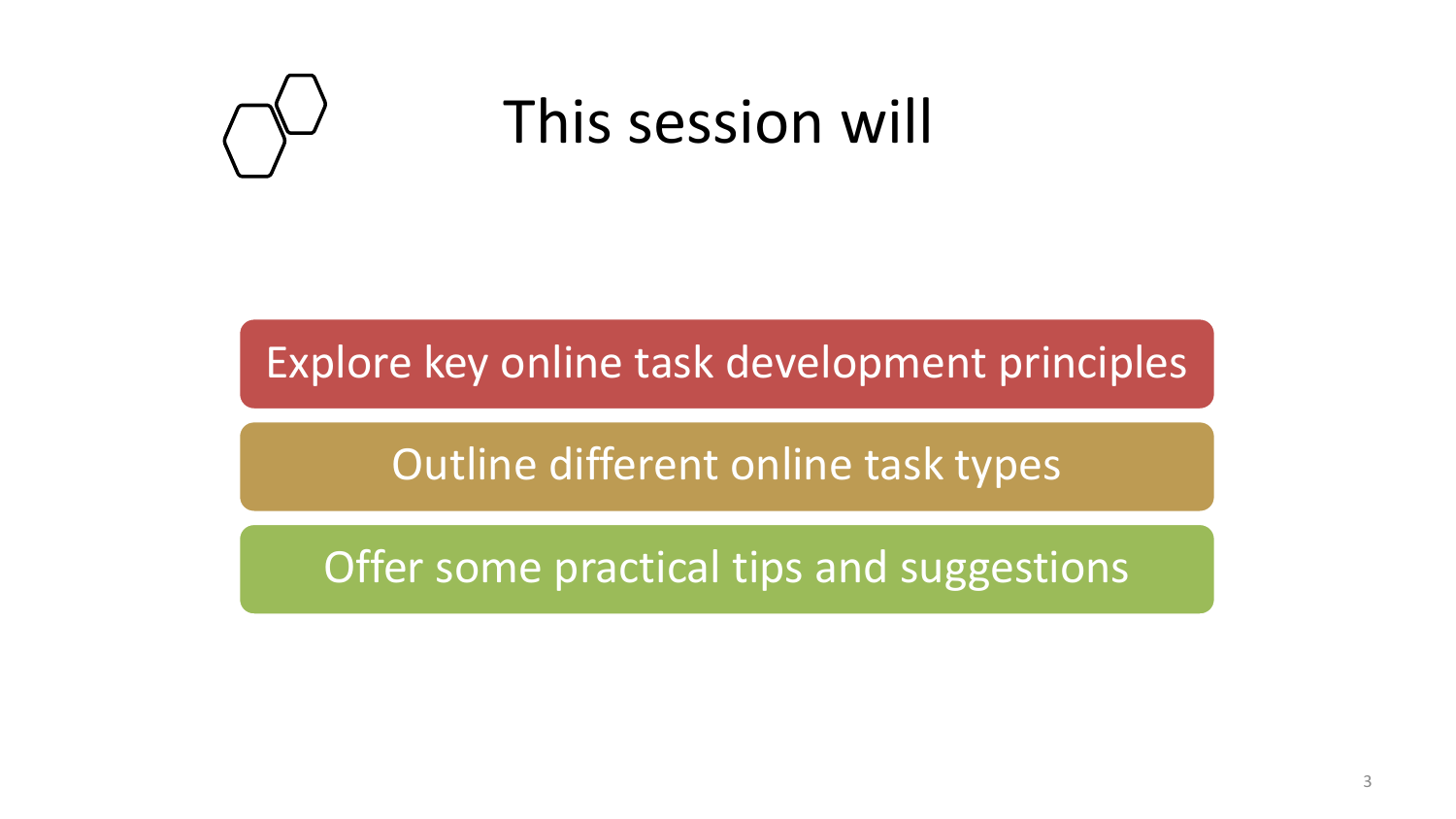1. Provide a communication motive: to share information, opinions or values or ideas.

Task design principles 2. Ensure communication results in achieving an objective: e.g. the creation of a text or artefact.

3. Develop tasks that require students to: a) Consider each other's contributions and b) contribute themselves.

4. Ensure you cover a range of online interaction patterns and types of tasks.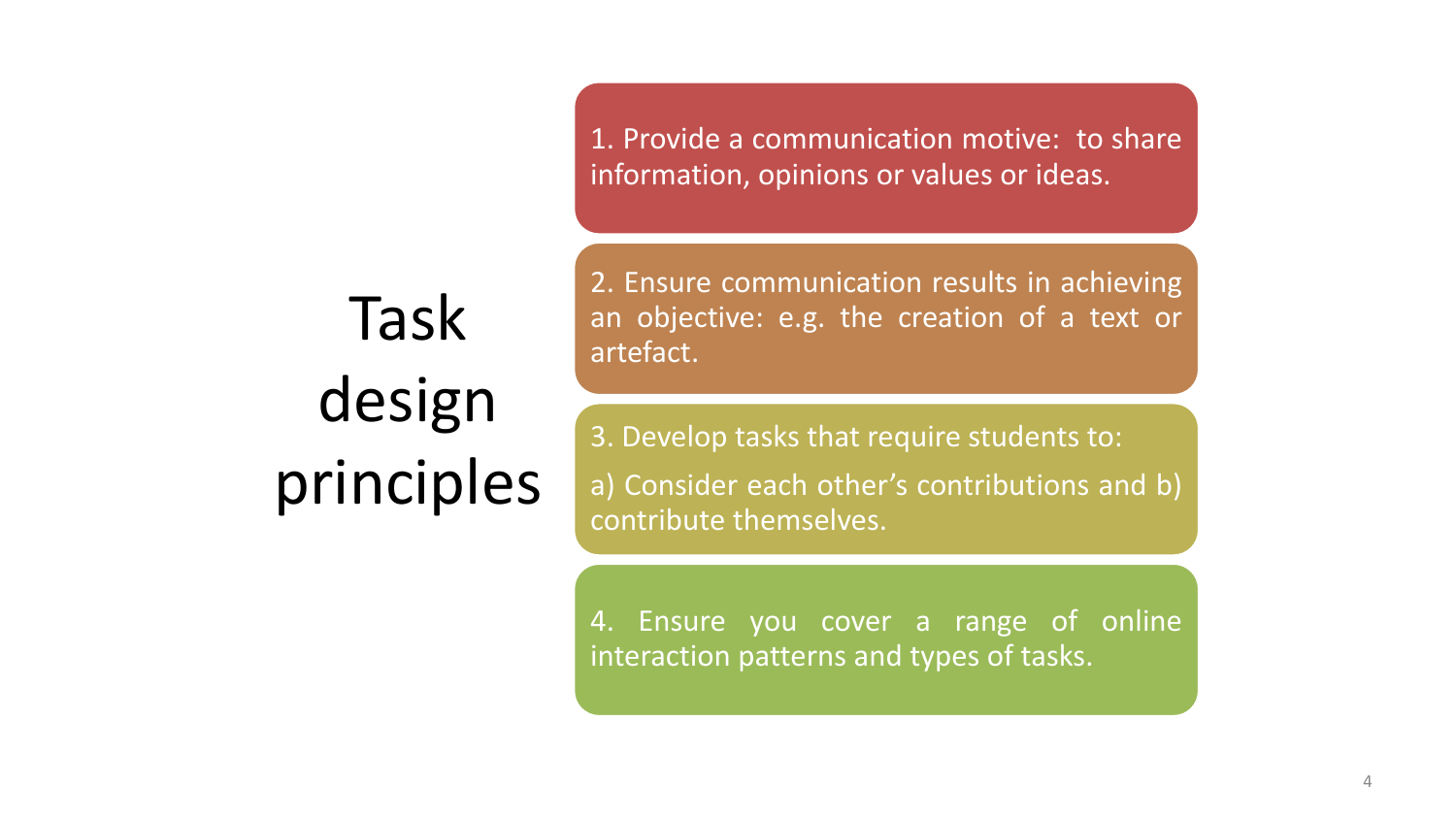# Reflecting on our situation



What are the needs of your specific group of students?



What are the learning objectives and duration of the course?



Create a list of types of activities that learners should be able to perform



What are the options? Alternatives?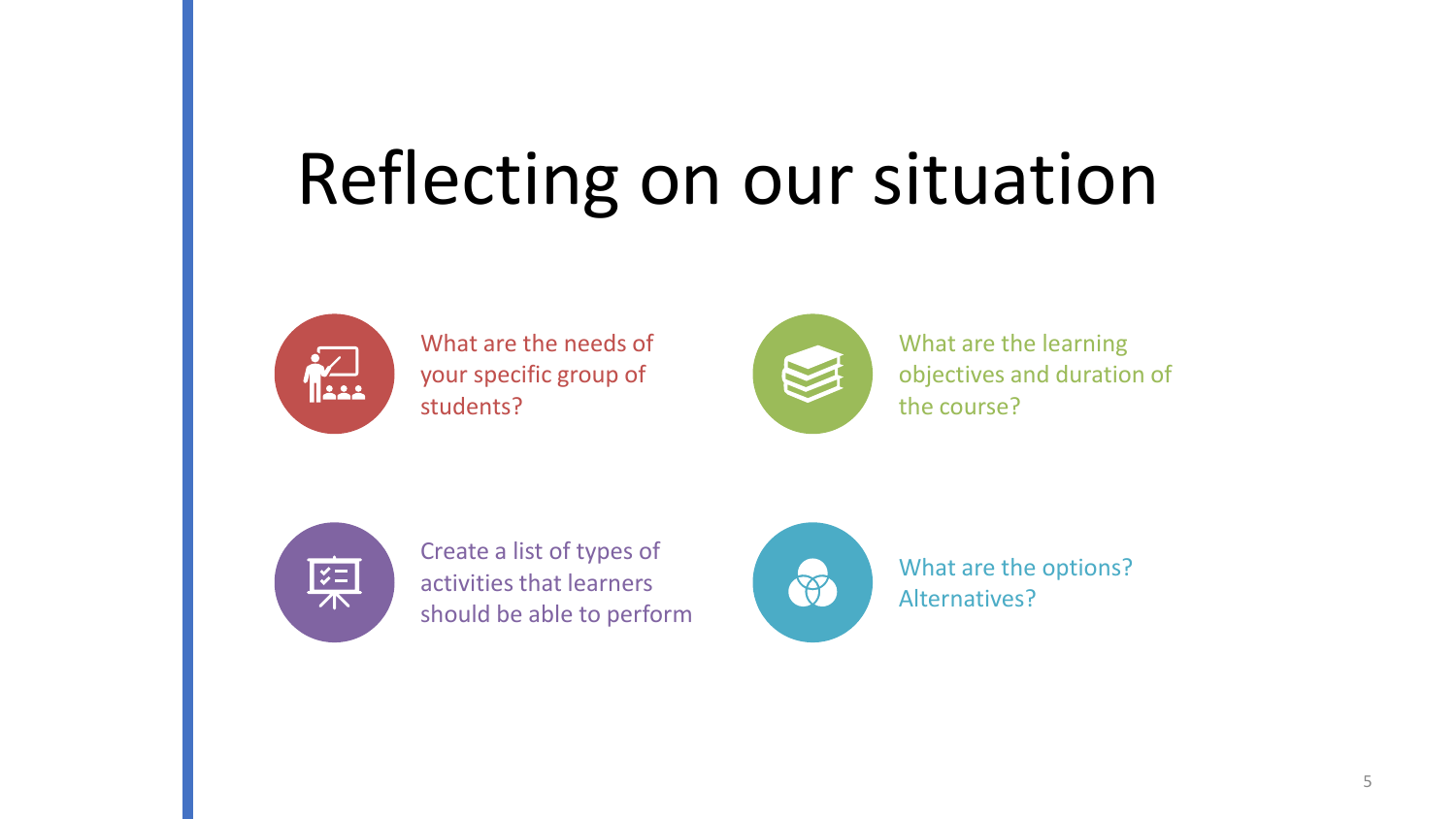

- factual: sharing information on factual topics
- **critical**: an exchange of opinions
- **personal**: an exchange of personal information
- **scenarios**: entering into an imaginary scenario, such as a roleplay
- **creative**: the creation of a story or article etc.

(Clandfield, & Hadfield, 2017)

Delivering a range of task-types online allows to address learner preferences and cover language needs.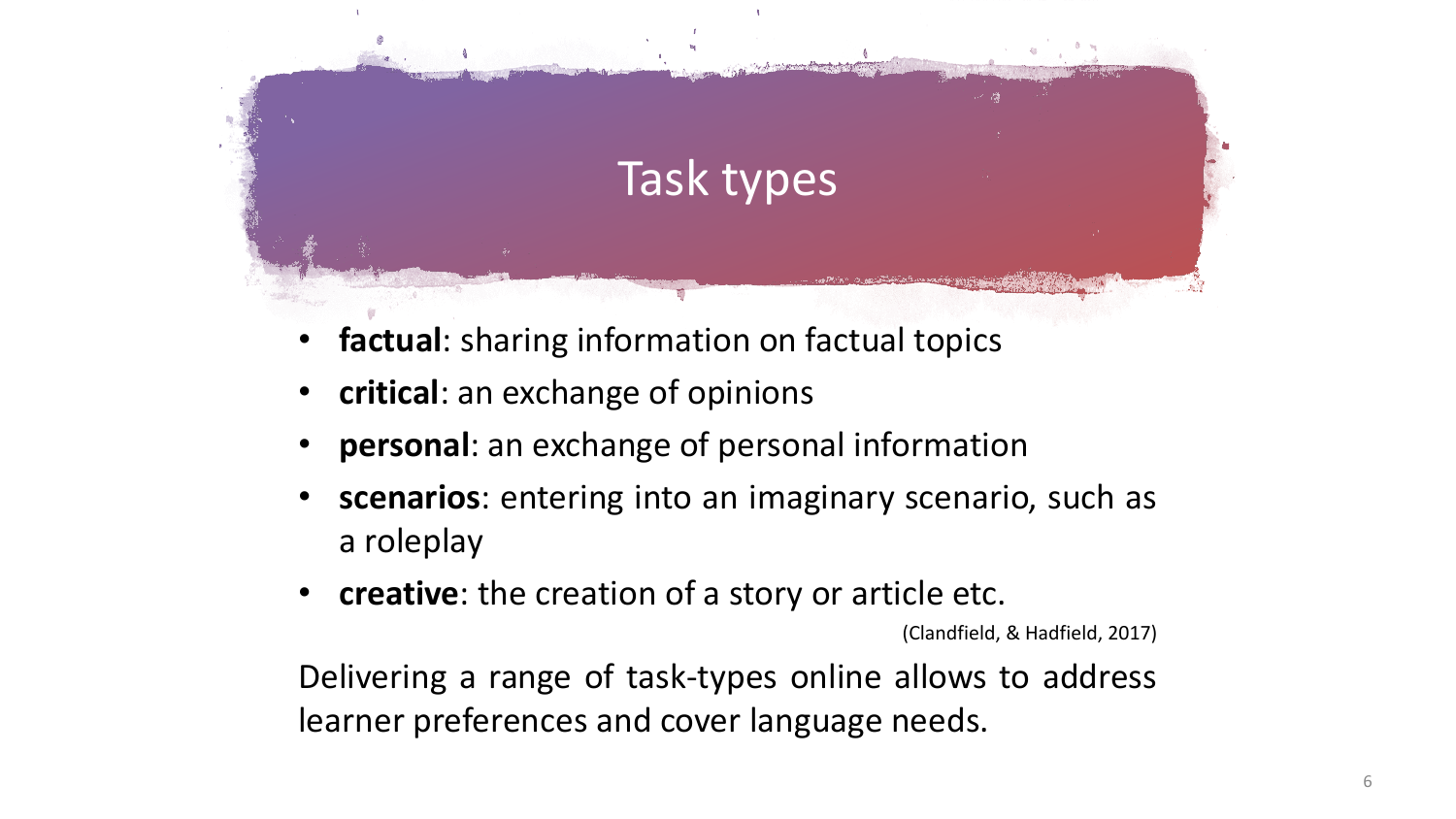

• *Spider web*: the teacher posts a statement and students respond.

E.g. online **factual** task: the teacher posts a well-known saying and the students ask questions to decide who has said it.

• *Breakout Room*: students work in two online platform groups, A and B, then regroup into pairs with one A and one B student to exchange views in the chat box.

E.g. **critical** discussion task: the A and B groups discuss arguments for and against a topic, and are then regrouped into pairs to exchange views.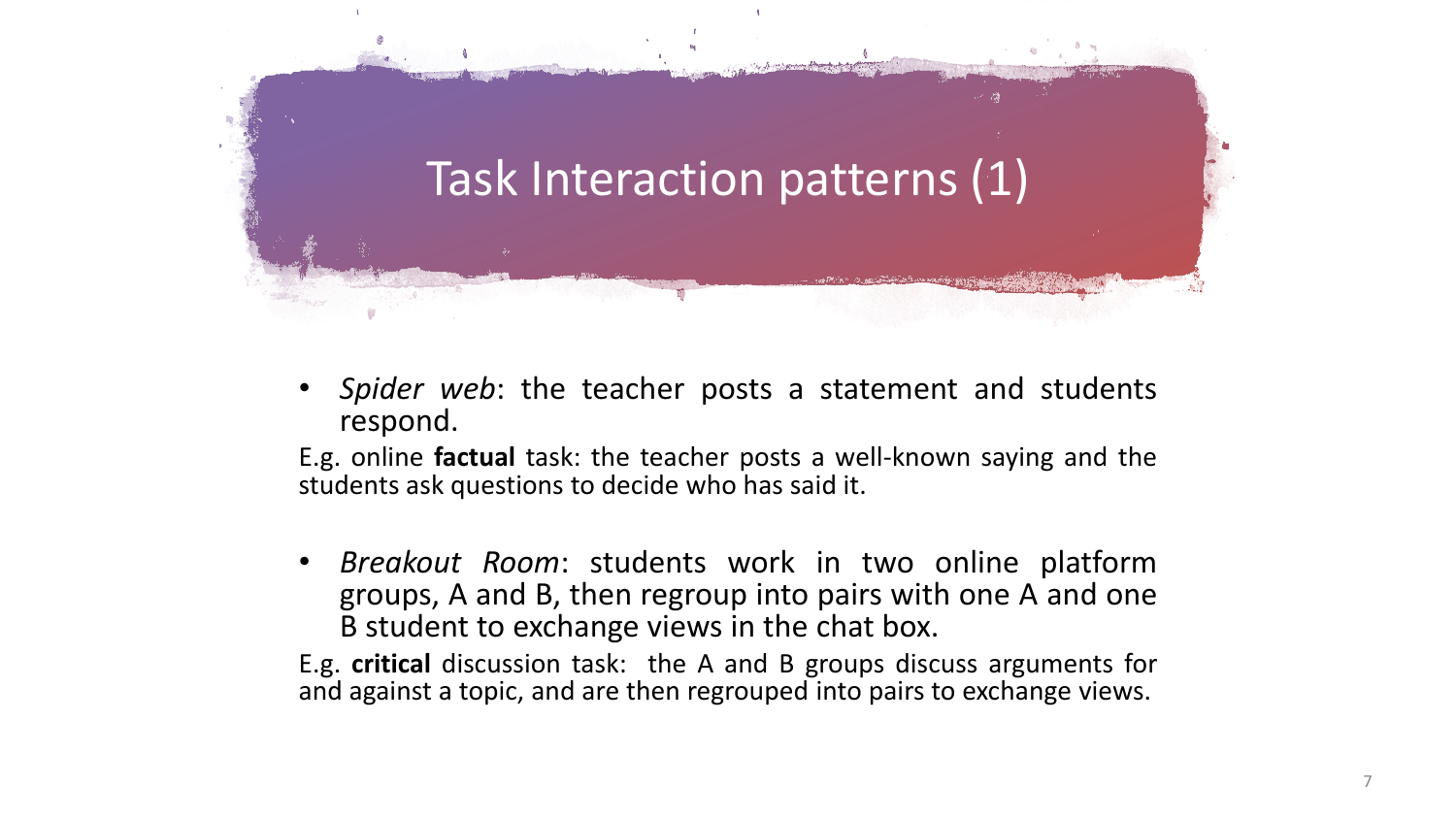

- *Forum*: students post opinions in an **online critical** discussion task. Students comment on at least one opinion they agree with, then discuss.
- *Workshop*: students respond to a stimulus such as a diagram / picture or the first line of a story by producing a piece of **creative** writing, e.g. a story or an article, and then read and comment on each other's work.

(Antoniou, 2020)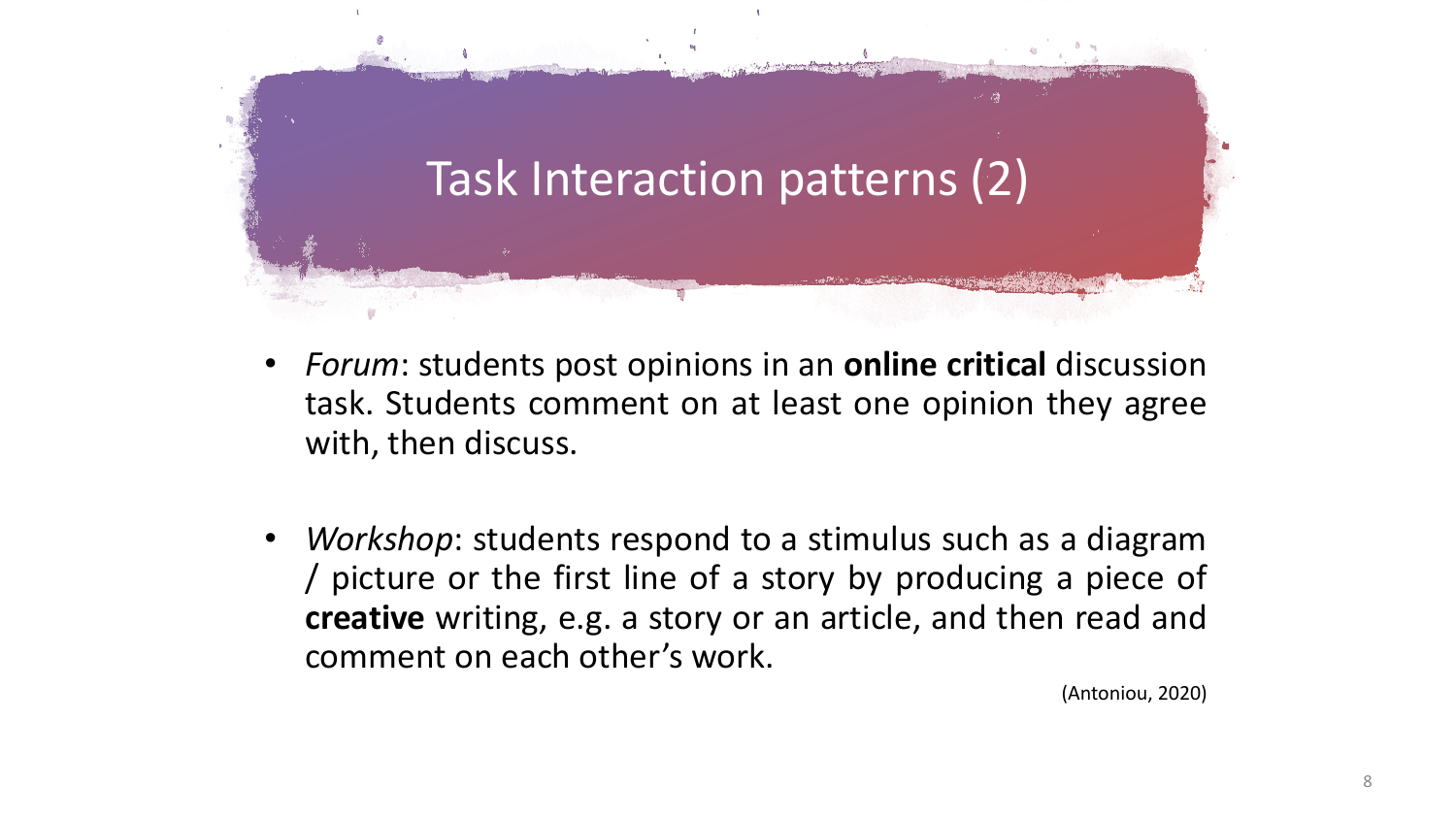

- 1. Decide on the task focus
- 2. Consider: the topic, the target language, the student level
- 3. Choose a type of task.
- 4. What will be the starting point of the online interaction?
- 5. Interaction patterns (Breakout room, etc.)
- 6. Delivery and evaluation.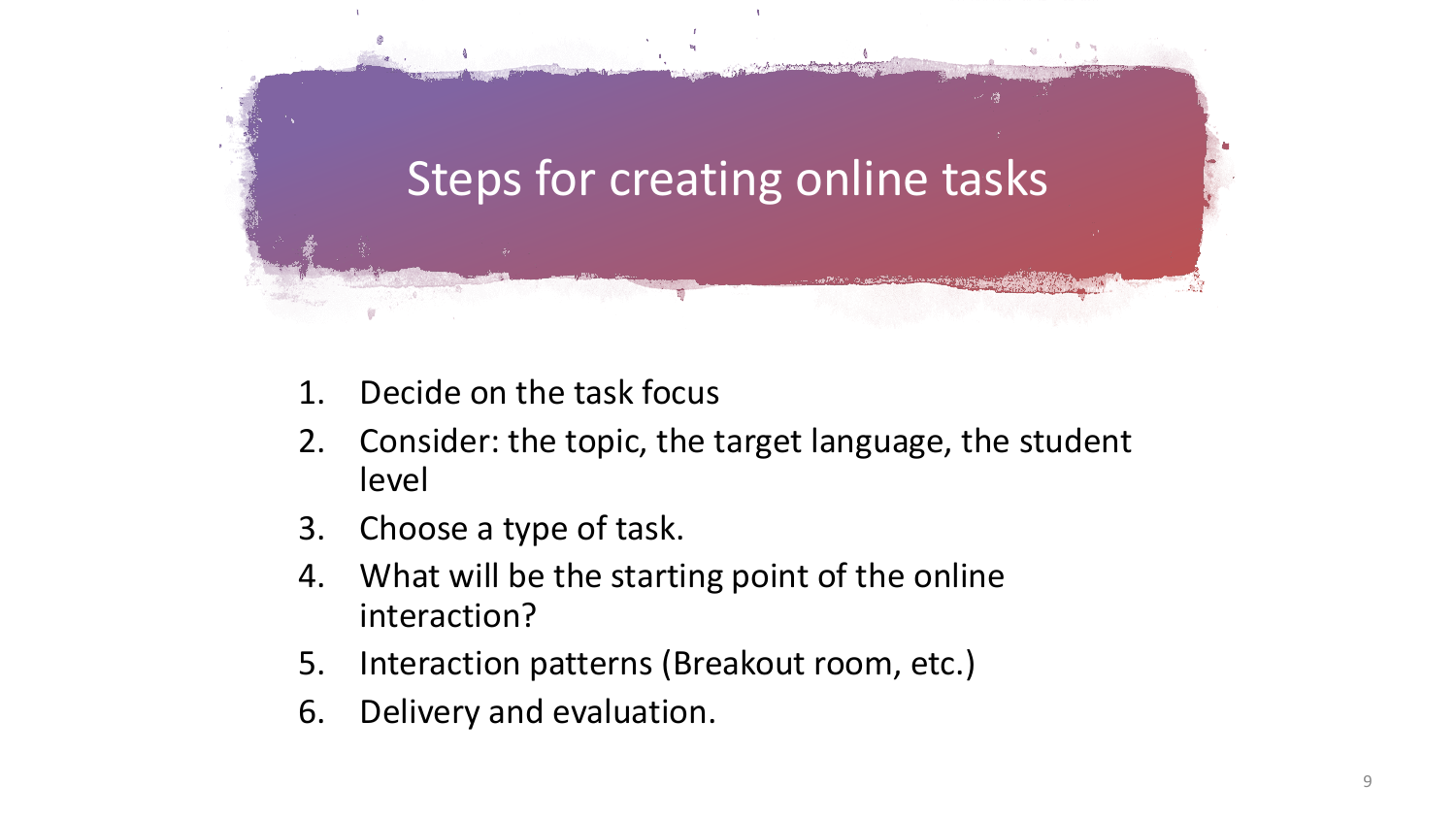## **Encouraging** online group work



稟

Explain the rationale and how the task links to the overall aims of your lesson



Explain task requirements and the evaluation

202 Assign students in groups

Provide clear, written instructions

Provide an example  $\infty$ 

Set the groupwork guidelines for online interaction (i.e. co-operation, turn-taking, etc.)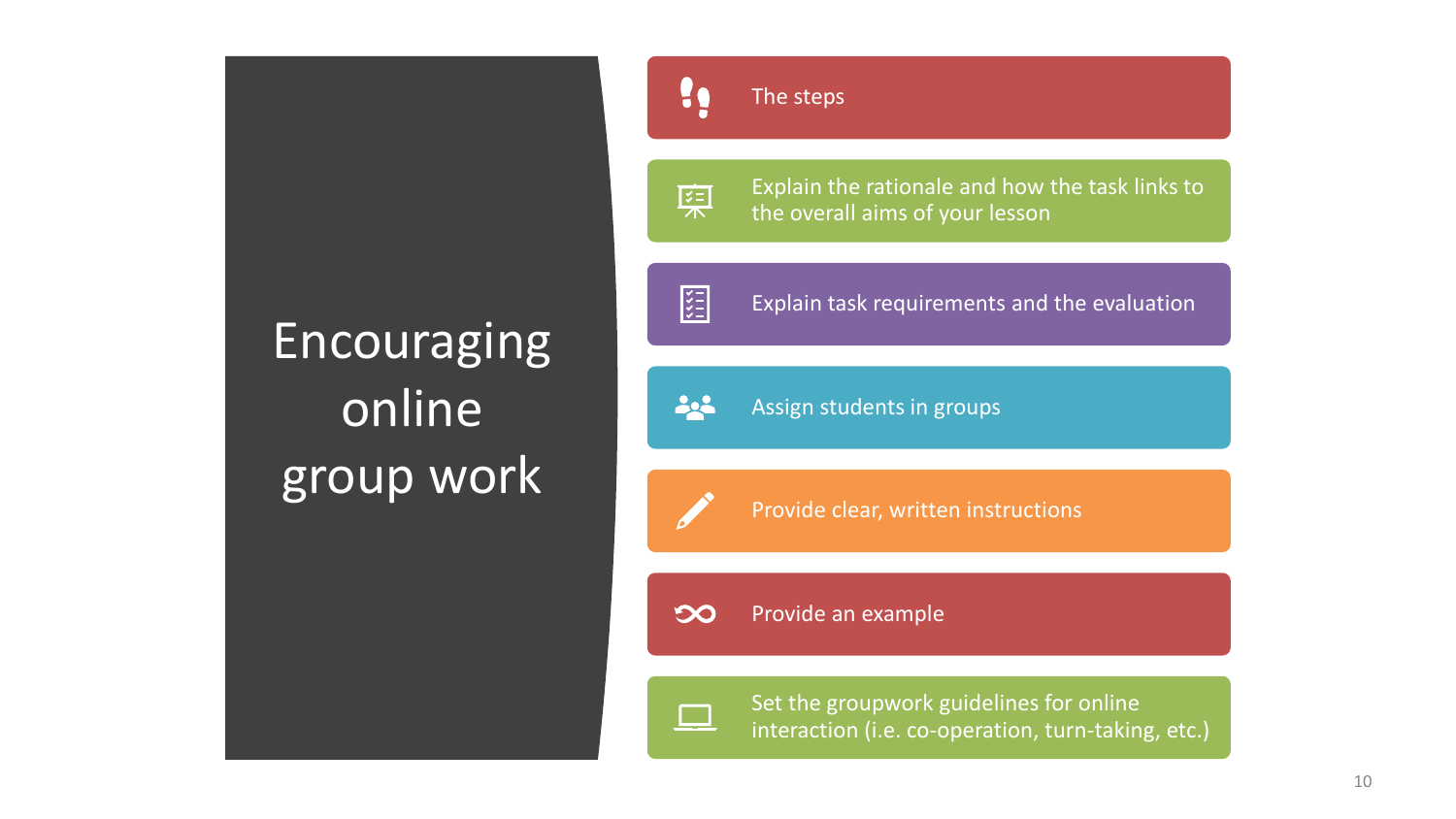

# Remember the gains…



It creates speaking opportunities.



Practice opportunities with their partners in a controlled environment.



Increased participation through collaborative learning.



Higher levels of learner autonomy, satisfaction and achievement.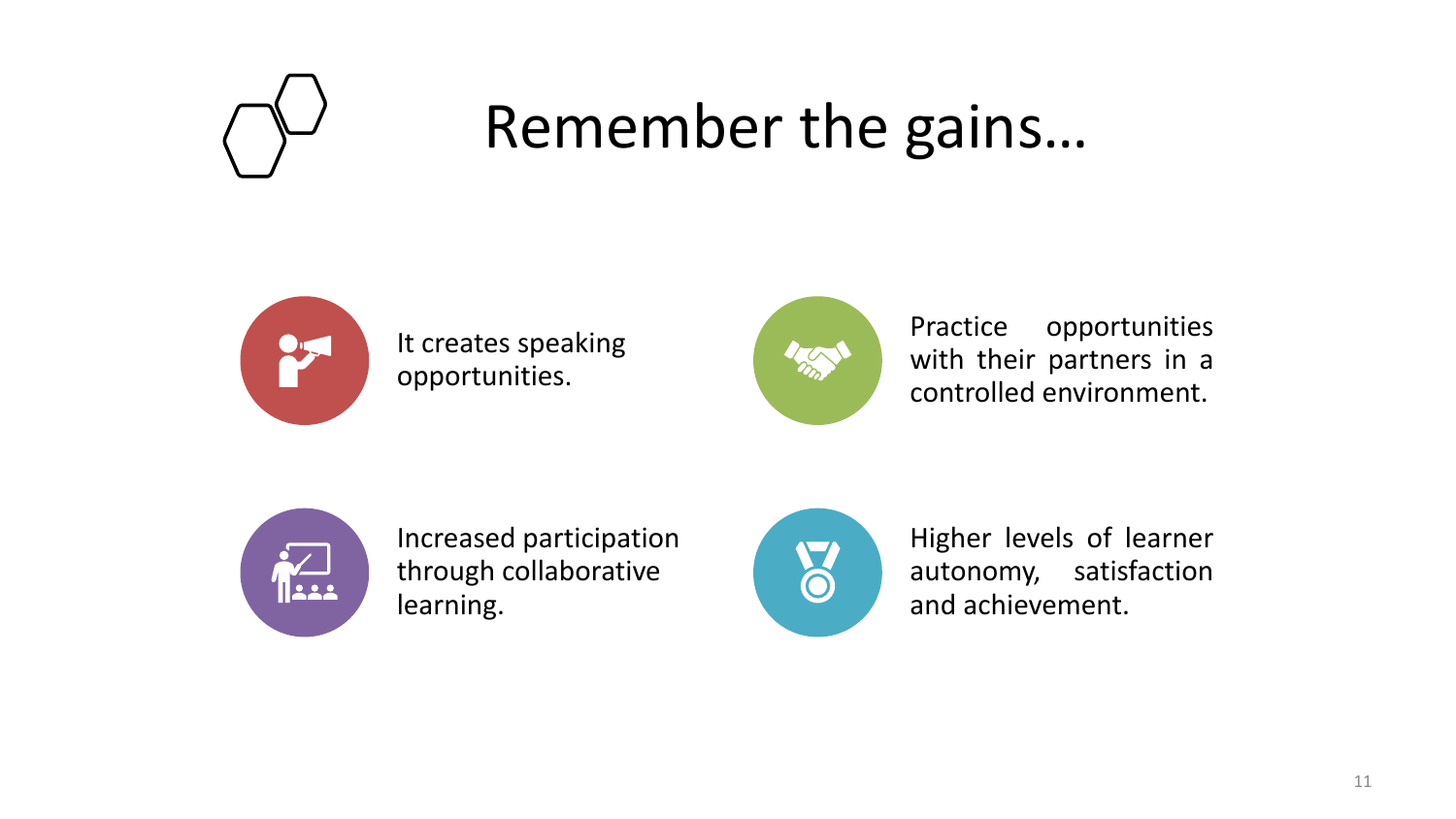# Speaking vs. writing

At times some students might prefer to write instead of speaking during an online lesson.

- More time to reflect, think and revise .
- You can avoid communication overlap .
- If there are tech problems, it is still a form of participation .

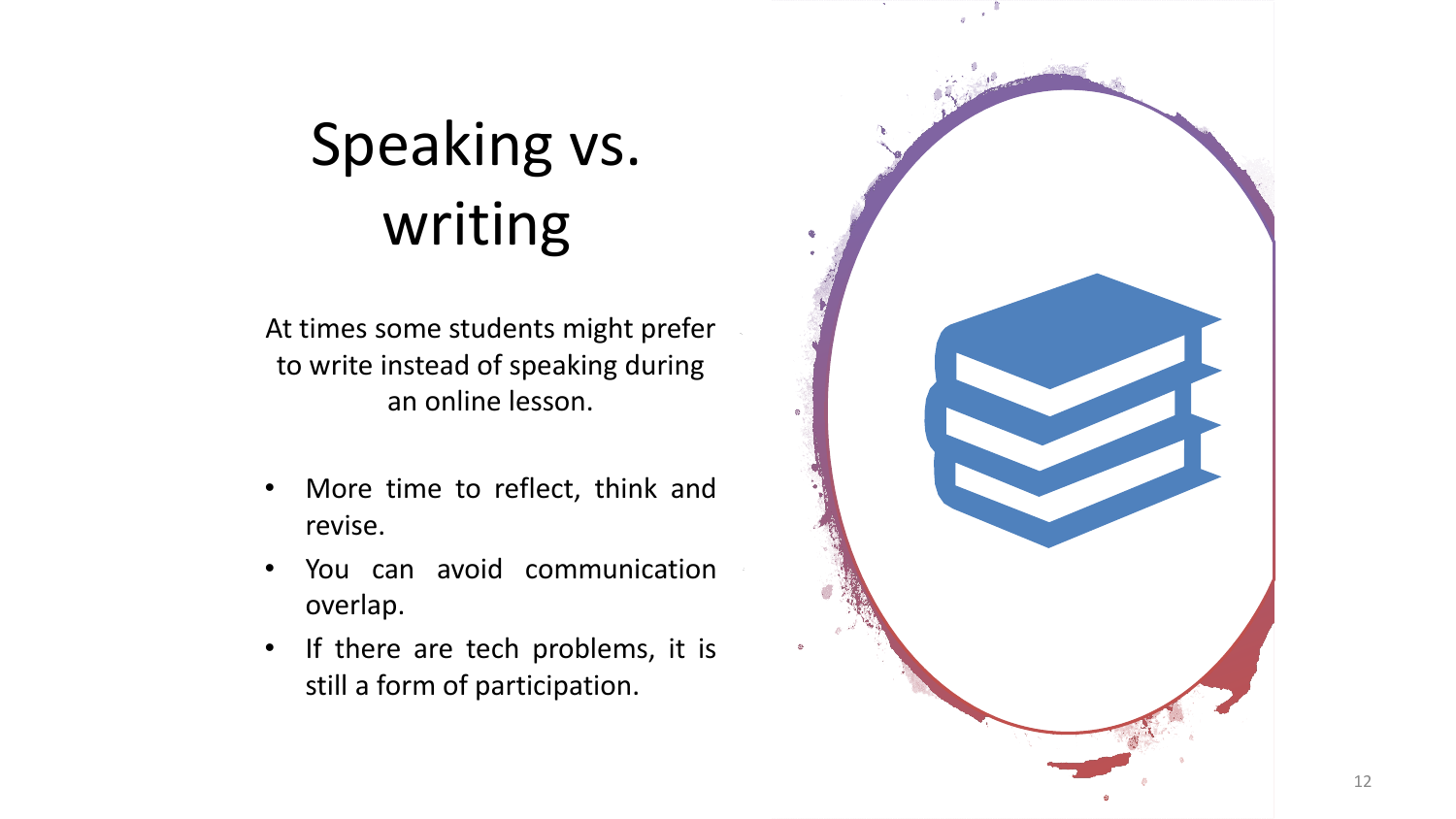

Students should also be prepared about switching from faceto-face to online learning.

- Stress the advantages.
- Train the students too.
- Allow time for practice and experimentation.
- Seek feedback and suggestions.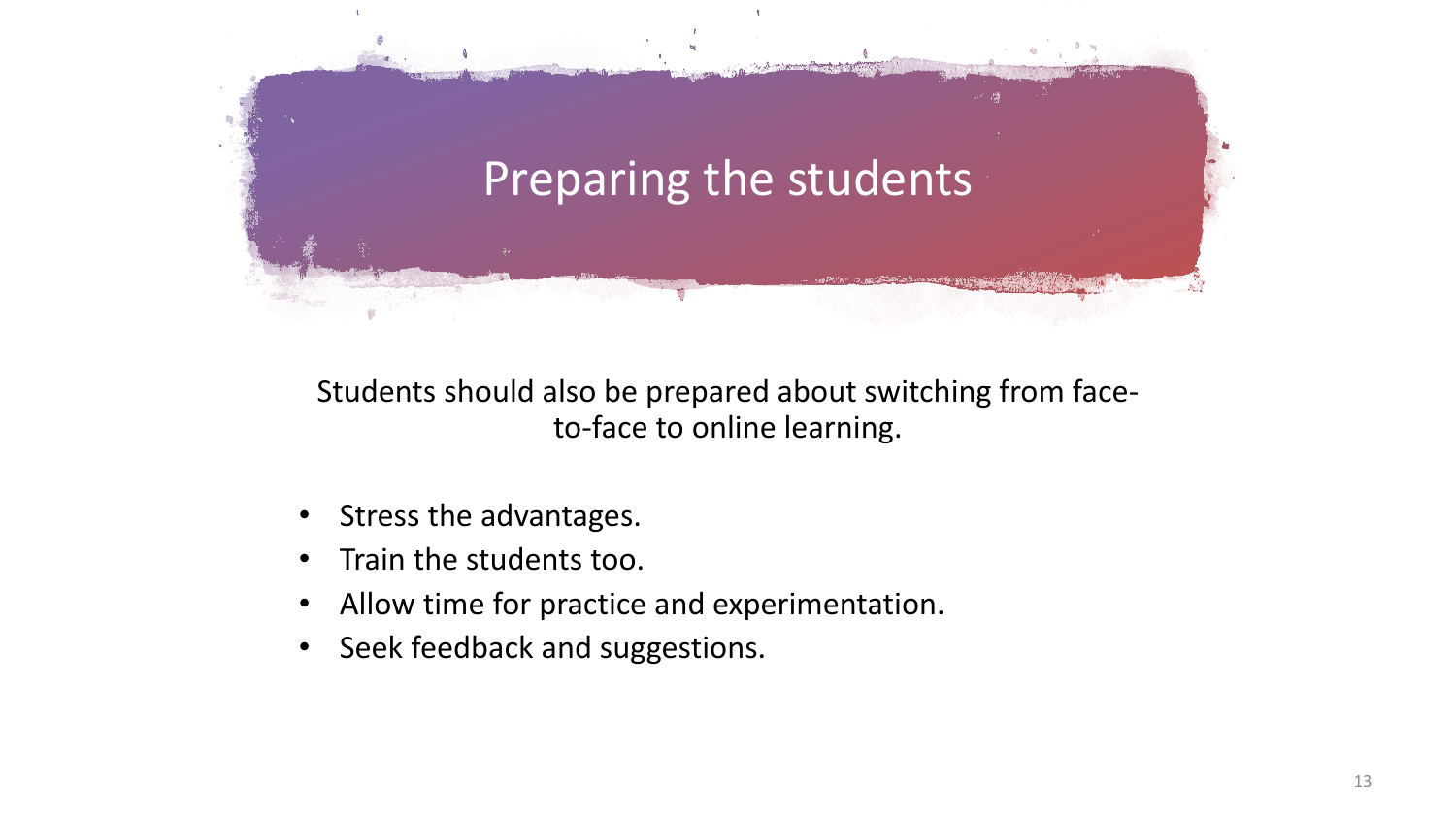

### A few last points…

Ensure students are given a voice: (i.e. through polls, online quizzes, feedback forms etc.)

1



Encourage online interaction (i.e. chatting, use of break out rooms, etc.) as it is an essential element of communication

3

As Lantolf (2004: 58) highlights, "social relationships […] play a central role in organizing uniquely human forms of thinking".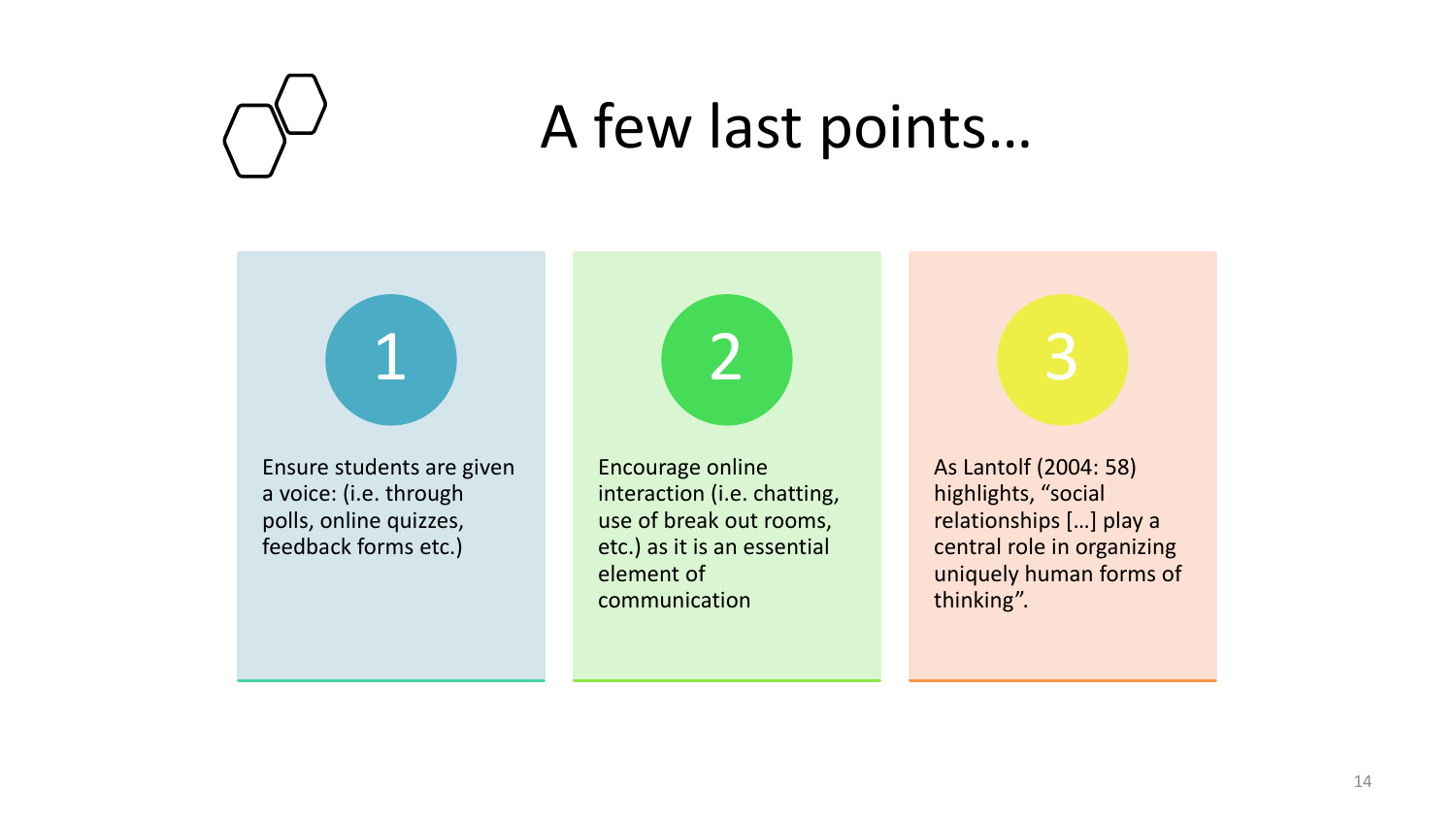#### References

- Antoniou, V. C. (2020). '*An action research intervention for academic reading skills online*', in S. Mavridi and V. Saumell (eds.), *Digital Innovations and Research in Language Learning*.
- Clandfield, L. & Hadfield, J. (2017). *Interaction online*. Cambridge: Cambridge University Press.
- Lantolf, J.P. (2004). 'Sociocultural theory and second and foreign language learning: an overview of sociocultural theory' in K. van Esch and O. St. John (eds.) *New Insights into Foreign Language Learning and Teaching.* Frankfurt am Main: Peter Lang.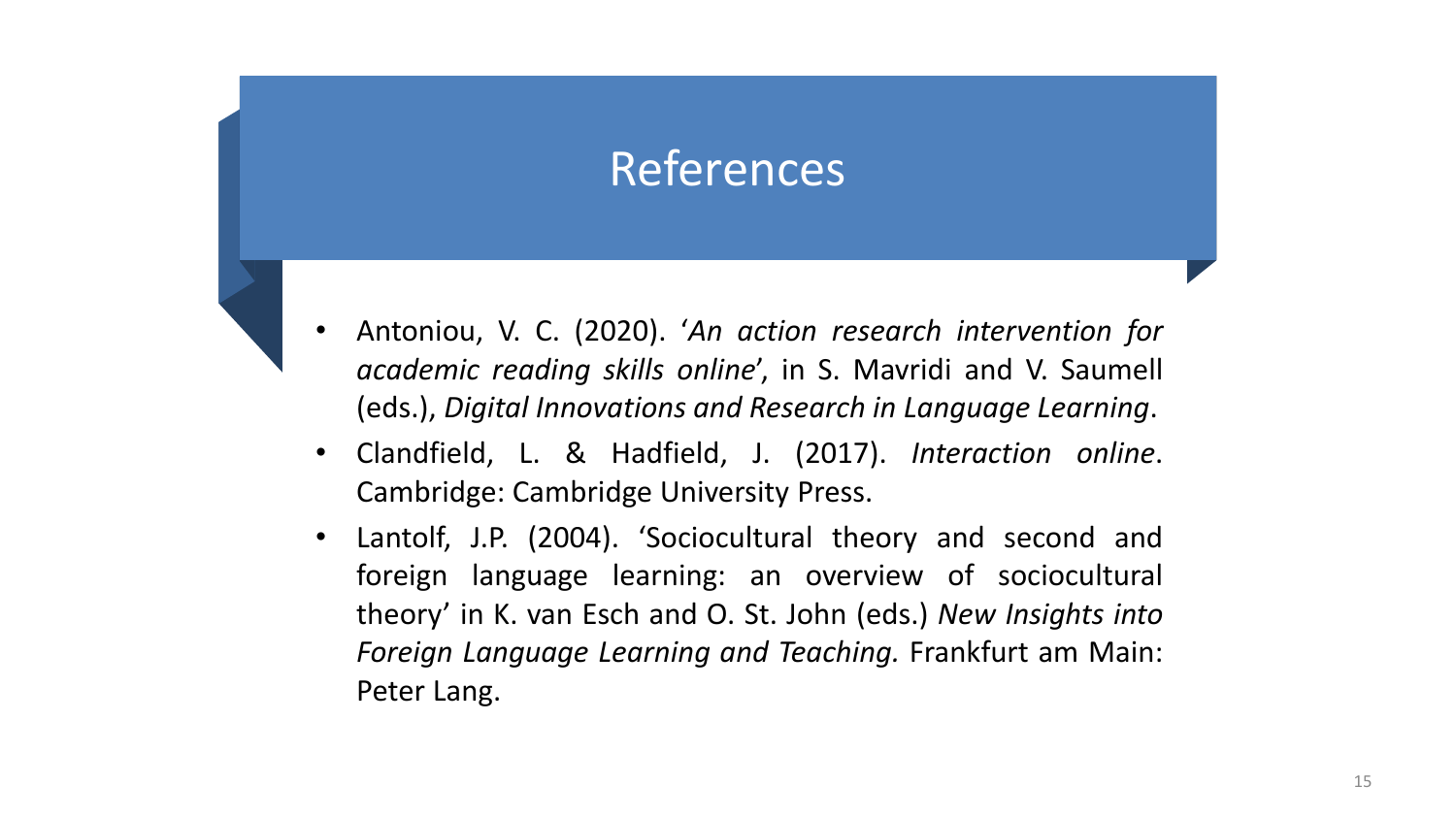